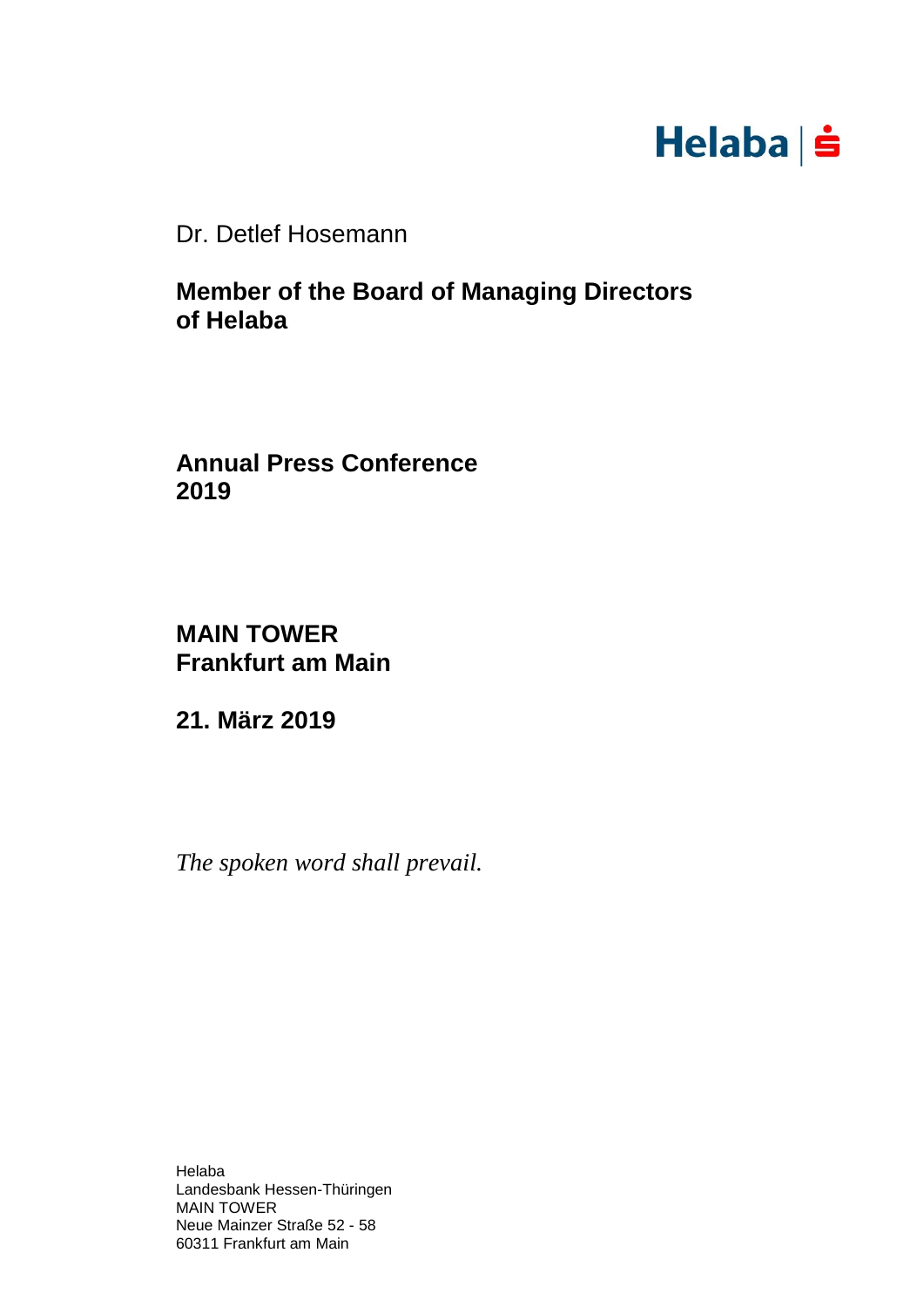Ladies and Gentlemen,

In the following presentation, I would like to elaborate a little more on our results. But before I go into the balance sheet, I would like to briefly explain the revised reporting structure of the financial statements. We took advantage of the **first-time application of IFRS 9** in the 2018 financial year to bring the statements more closely into line with the EBA standard. Accordingly, the first classification level in the balance sheet is the measurement category under IFRS, that is, roughly whether the measurement is at amortised cost, at fair value or has no effect on income and is outside the P&L.

In addition, the first-time application of IFRS 9 led to smaller measurement effects with the consequence that we have taken the slightly adjusted figures for 2017 as a basis for comparison with the annual financial statements.

The **balance sheet total** increased by just 5 billion euros, or 3 percent, to 163 billion euros. Thus, after several years of decline, we have once again recorded an increase in the balance sheet total.

This rise is attributable to the significant increase of 7.4 billion euros in loans and advances, especially to customers. Conversely, cash on hand and sight deposits at central banks and credit institutions were reduced by 3.2 billion euros.

At EUR 95.6 billion, **loans and advances to customers**, the item on the asset side that most strongly reflects our business model, were 6.9 billion euros higher than in the previous year. The majority of this increase, approximately 4.3 billion euros, is attributable to the special assets of Hessenkasse, which Mr Grüntker mentioned earlier. In the second half of 2018, the State of Hesse launched a debt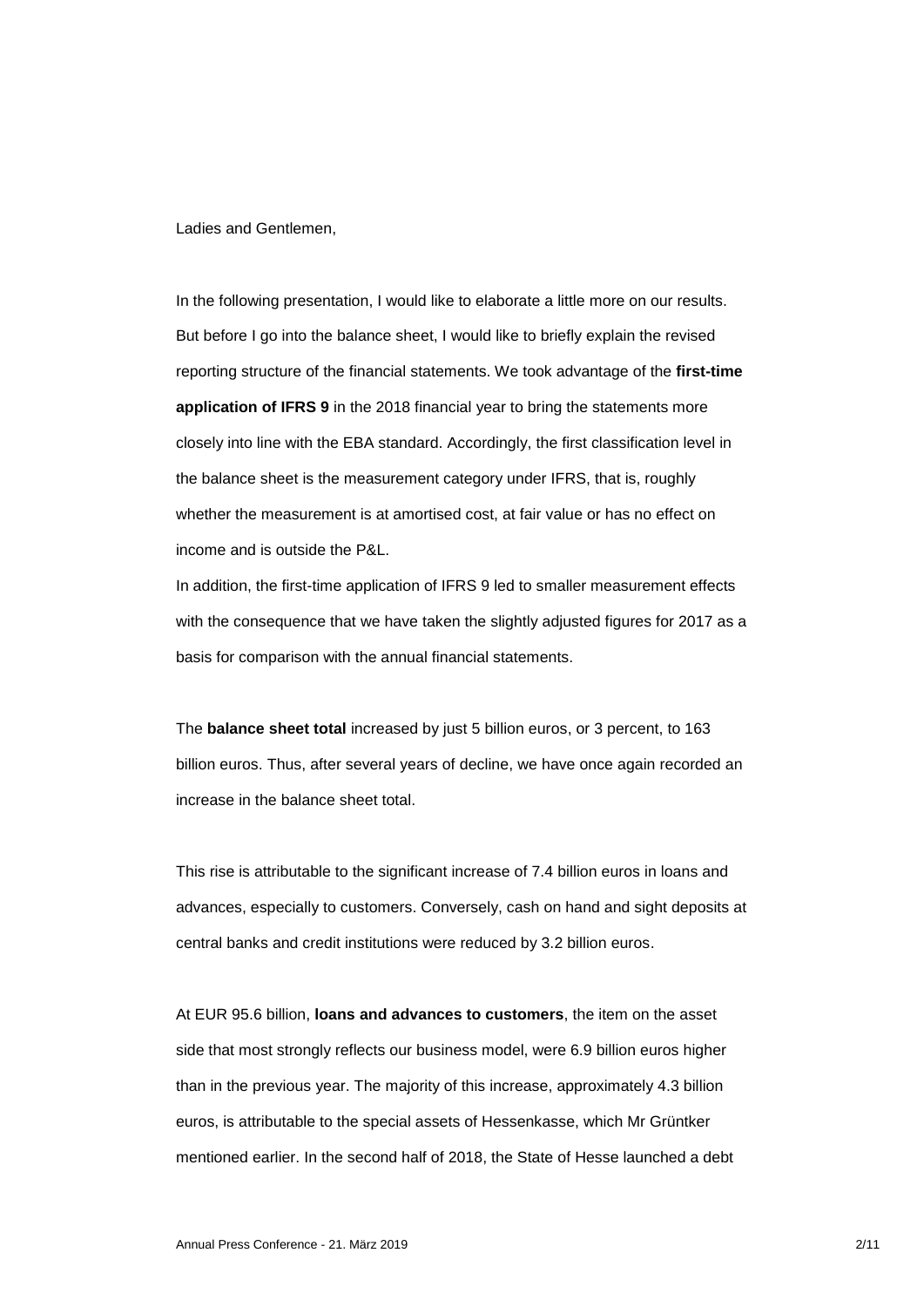relief programme for Hesse's municipalities, under which Helaba assumes the liabilities of the local authorities and reports a corresponding receivable from Hessenkasse.

Around 2 billion euros of this increase is due to the encouraging volume of new business in real estate and corporate finance in the second half of the year. In addition, the exchange rate effect of the stronger US dollar in an amount of approximately 0.5 billion euros also contributed to the increase in loans and advances to customers.

There were only minor changes in the volume of **assets held for trading** and **nontrading financial instruments measured at fair value**, which mainly consist of securities held in the liquidity reserve.

On the **liabilities side**, financial **liabilities** measured at amortised cost increased by 2.7 billion euros, mainly due to a higher volume of mortgage Pfandbriefe issuance. **Liabilities held for trading** and **non-trading financial liabilities measured at fair value** increased by a total of 1.7 billion euros.

Helaba's **refinancing structure** remains well diversified, both in terms of products and investor groups. It is based on Pfandbrief issues, public development business, retail business and wholesale funding and on an investor base made up of corporate customers, retail customers, public-sector customers and credit institutions. Customers from the Sparkassen-Finanzgruppe, in particular, continue to make a stable and significant contribution to the bank's funding.

**Equity** on the balance sheet amounts to 8.5 billion euros. 354 million euros of the increase of 0.5 billion euros is attributable to an AT I bond placed with savings banks.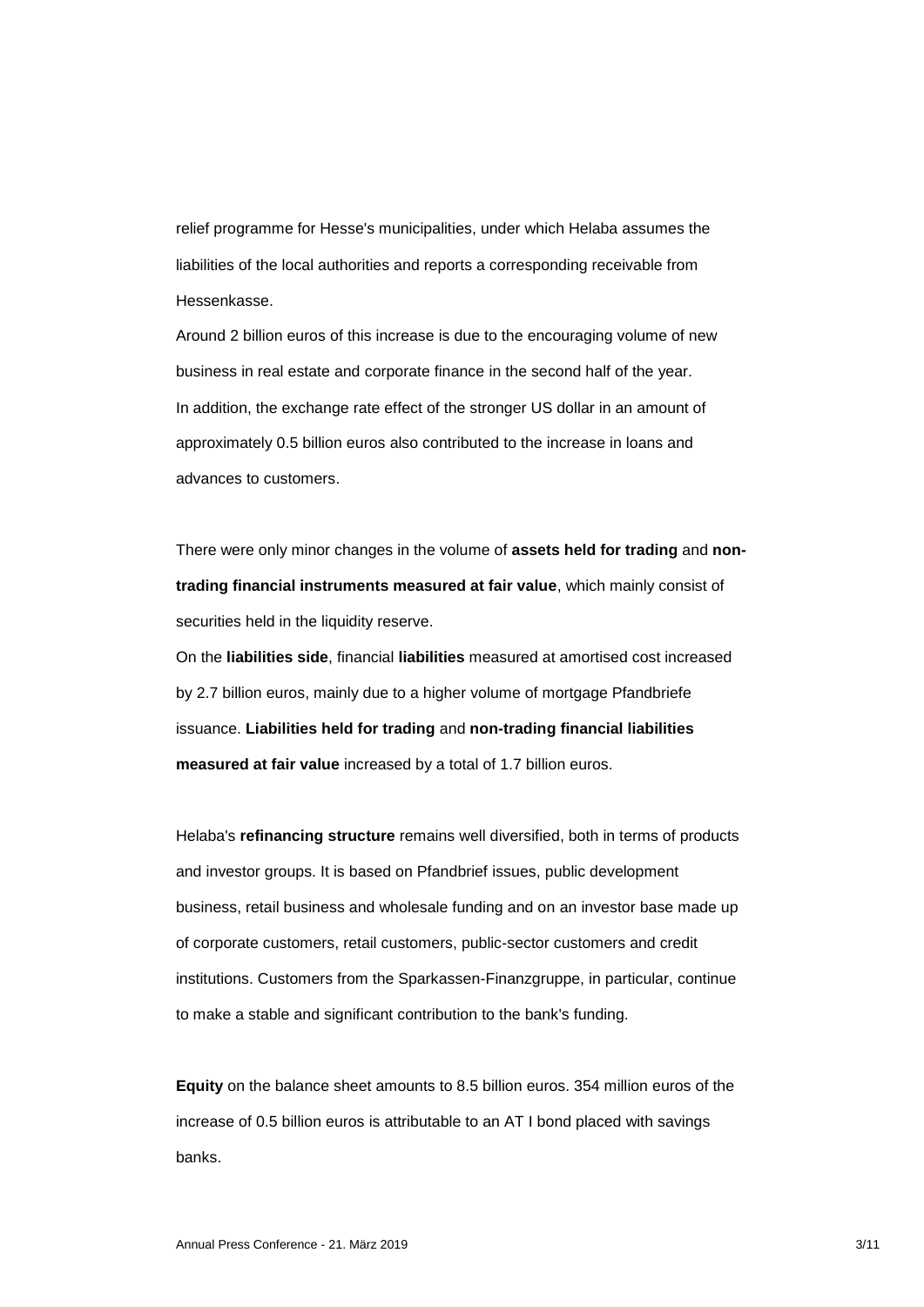These capital resources ensure **equity ratios** that are sufficient to cover both further growth in customer business and any negative effects from the revision of CRR and CRD IV.

I would now like to turn to the **profit and loss statement**.

The **consolidated profit before tax** of 443 million euros corresponds almost exactly to the previous year's figure of 447 million euros and is therefore better than planned.

At just under 1.1 billion euros, **net interest income** was at the previous year's level. Net interest income reflects the effects of the ongoing very low level of interest rates. As in the previous year, the bank's retail-related business and proprietary investments were particularly affected. The volume of new lending, which was good overall in 2018, did not develop until the third and especially the fourth quarter, so that the effect of new business on net interest income fell short of expectations.

Credit defaults are again at a very low level. We were able – or I should rather say, forced – to further reduce **loan loss provisions**, resulting in a positive earnings contribution of 45 million euros, compared with 56 million euros in the previous year.

The reversal of provisions for our ship finance portfolio, which we had created in previous years, contributed significantly to this income. Our exposure in the ship finance portfolio was further reduced in 2018 by around one third to an approximate level of only 400 million euros.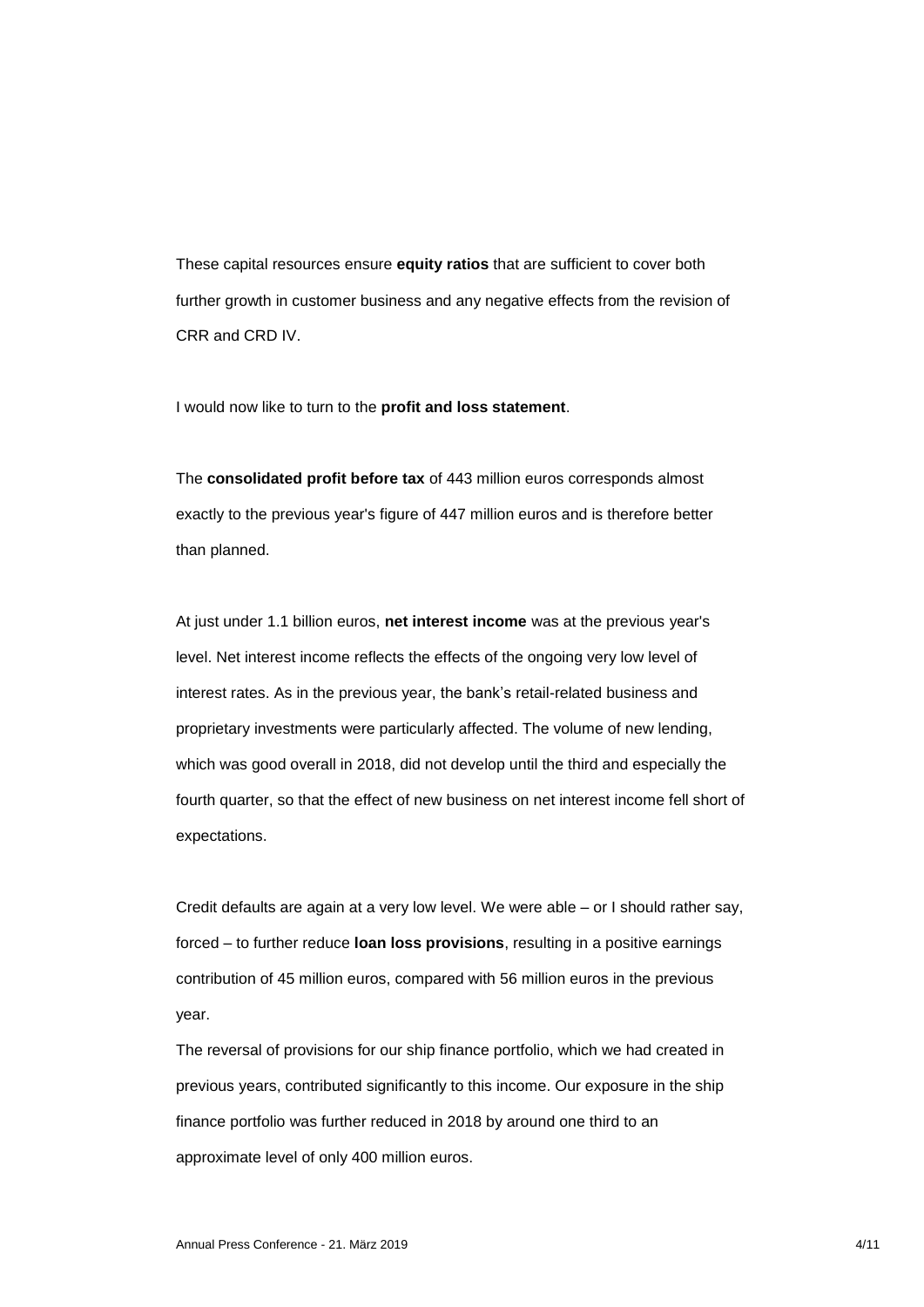**Net fee and commission income** declined by some 1 per cent compared to the previous year and amounted to 349 million euros. This decline was not business related but is attributable to the sale of LB Swiss Investment AG, a subsidiary of Frankfurter Bankgesellschaft (FBG). This resulted in the absence of a contribution of approximately 7 million euros to net fee and commission income. The main sources of net fee and commission income, which otherwise remained at the previous year's level, continue to be payment transactions including account management, securities and custody business, asset management, lending and guarantee business and the administration of WIBank's public promotional loan programmes.

**Net trading income** for 2018 amounted to 32 million euros. This disappointingly low figure contrasts sharply with the previous year's figure of 268 million euros. At this point last year, I had indicated that this figure overstated the development in 2017. The opposite is now true for 2018; in my view, the value shown in the balance sheet underlines the success of the capital market business.

Three reasons are decisive for this figure and contributed to the significant decline compared with the previous year:

Firstly, the widening of spreads and market developments led to a decline in net trading income. As early as the second quarter, significant valuation losses occurred, in particular on bank bonds, due to uncertainties about budget financing in Italy. The slight recovery in the third quarter was impacted by valuation effects from declining trading volumes, and thus lower market liquidity, in December. As these are only temporary remeasurement losses, we expect a positive reversal effect over the average remaining term of three years.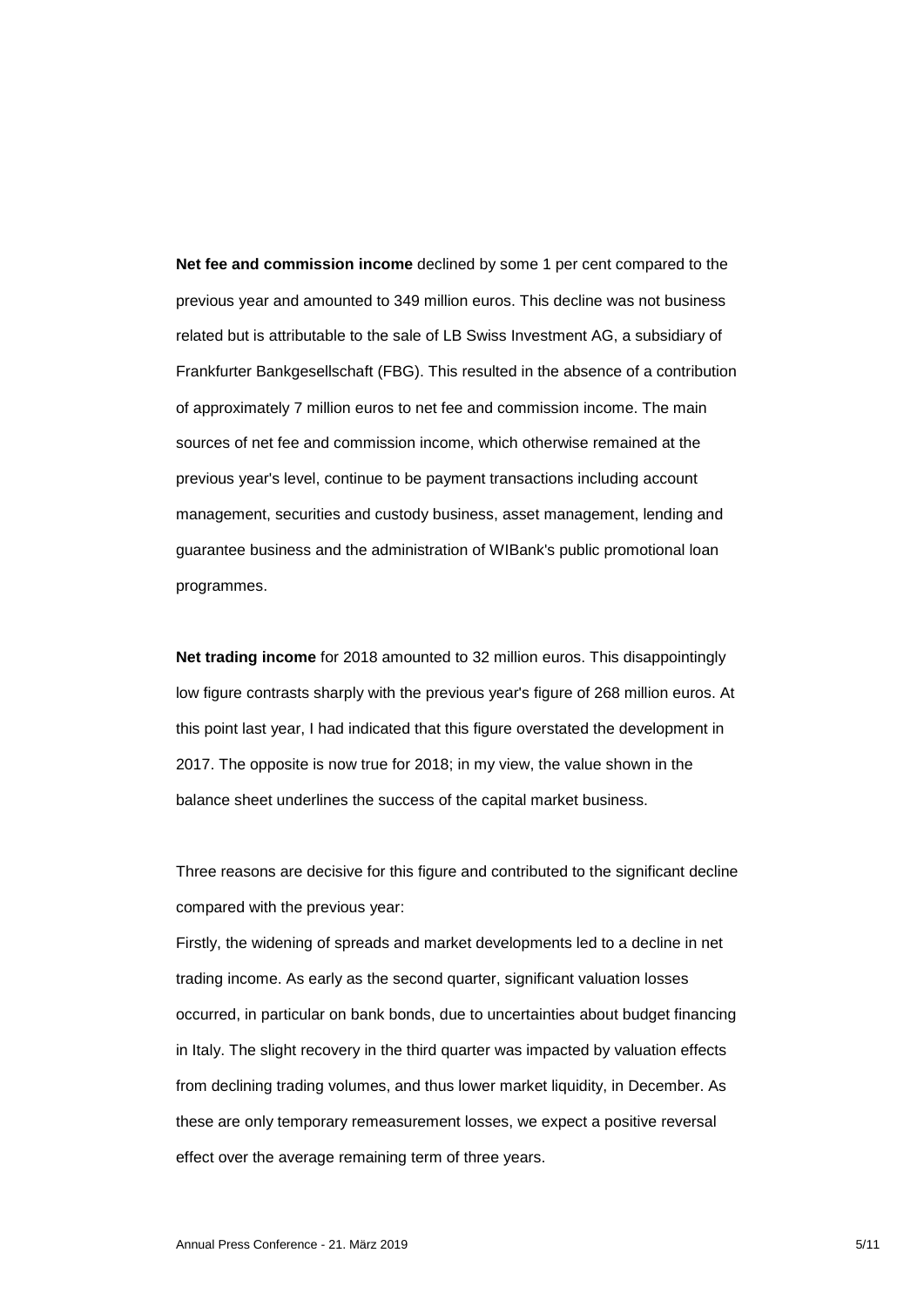Secondly, the valuation haircuts on derivatives, i.e. the credit valuation adjustment and the funding valuation adjustment, fell from plus 77 million euros in the previous year to minus 11 million euros in 2018. This can be seen as a normalisation of the very strong price spikes seen in the previous year.

Thirdly, the elimination of intragroup transactions had an effect. In 2018, this resulted in a charge of 22 million euros against net trading income, compared with 42 million euros in the previous year. The remeasurement gain or loss from nontrading is credited or debited in the same amount, but with a reversed positive or negative sign. Accordingly, this effect, which led to a reduction in net trading income of 64 million euros compared with the previous year, has no effect on net income.

**Net income from hedges and non-trading derivatives** reached 13 million euros and is therefore fully in line with expectations for this item on the income statement, as remeasurement effects from hedges and their underlying transactions are shown here and this balance should be approximately zero. This result was 149 million euros higher than in the previous year. In 2017, remeasurement effects resulting from the so-called cross currency basis spread, the CCBS, were still recognised in profit or loss in this line item. In 2017, this led to a charge of minus 60 million euros. We now recognise the valuation component for the liquidity of foreign currencies directly in equity, thereby reducing the volatility of the income statement.

The above-mentioned elimination of intragroup transactions contributed 22 million euros to the net profit for 2018. In relation to the change from the previous year, this gain amounted to as much as 64 million euros.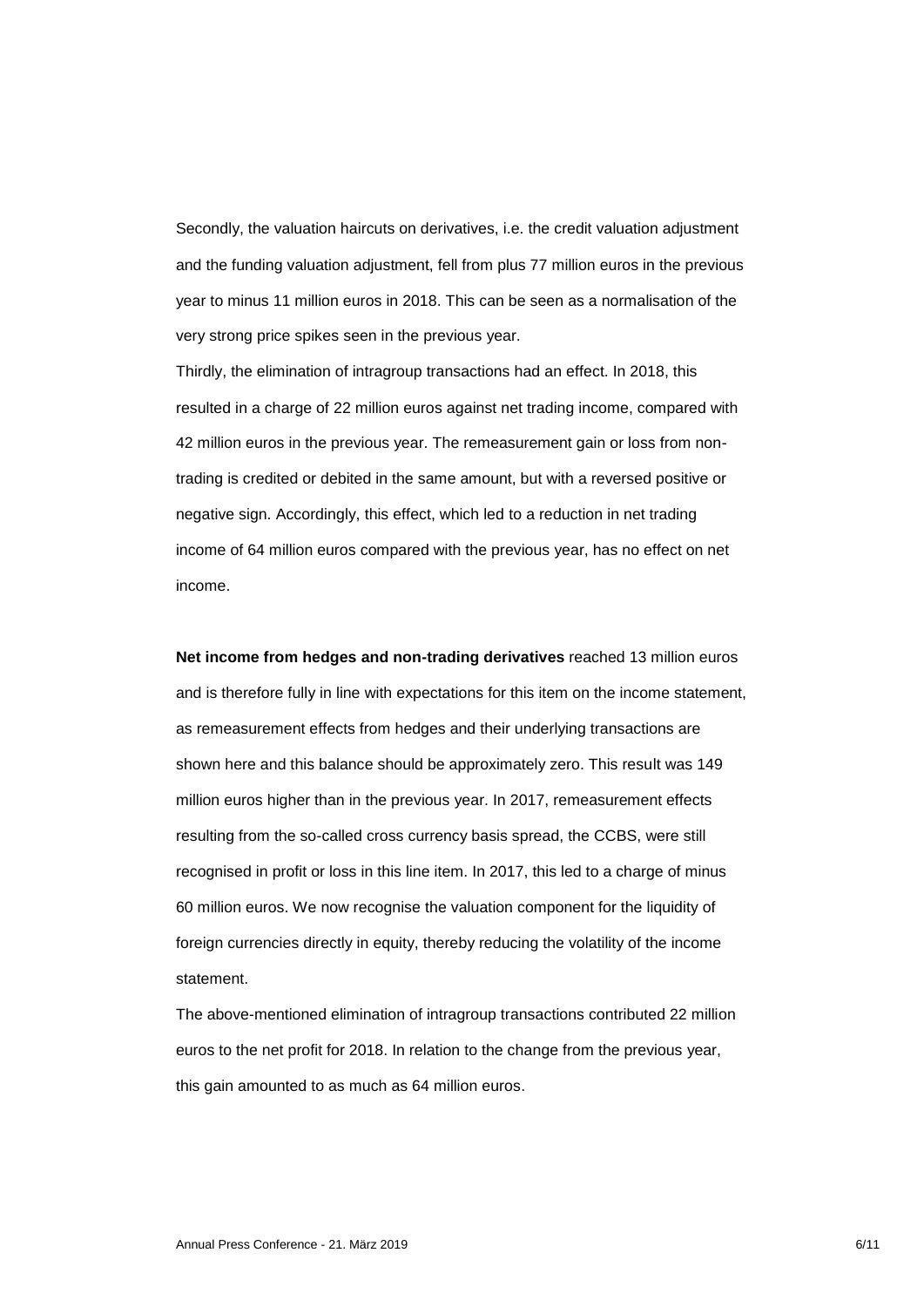The result from **companies accounted for using the equity method** did not change significantly and stands at 13 million euros, compared with 19 million euros in the previous year.

**Other net income** includes a number of very different earnings components. The main component is the other net operating income, in addition to dividend earnings and the result from the disposal of financial instruments. For 2018, other net income amounted to 359 million euros.

The main contribution to other net income was made by the management of property portfolios that are mainly held by the GWH subsidiary. The balance of rental income, operating costs and disposals generated a net profit of 198 million euros, 2 percent more than in the previous year.

Additional contributions of 48 million euros in 2018 resulted from partial reversals of provisions and from non-banking services, e.g. in our project development subsidiary OFB.

The aforementioned sale of LB Swiss Investment AG had a negative impact of 17 million euros. However, the sharp increase in the other net income in 2018 is also attributable to negative effects in 2017. In the previous year, we had recognised an extraordinary impairment loss on the goodwill of Frankfurter Sparkasse, we had written down the values of consolidated property companies to which we had extended loans and we had adjusted the value of software developed in-house. On balance, the elimination of these three charges in 2018 led to an improvement in earnings of around 120 million euros.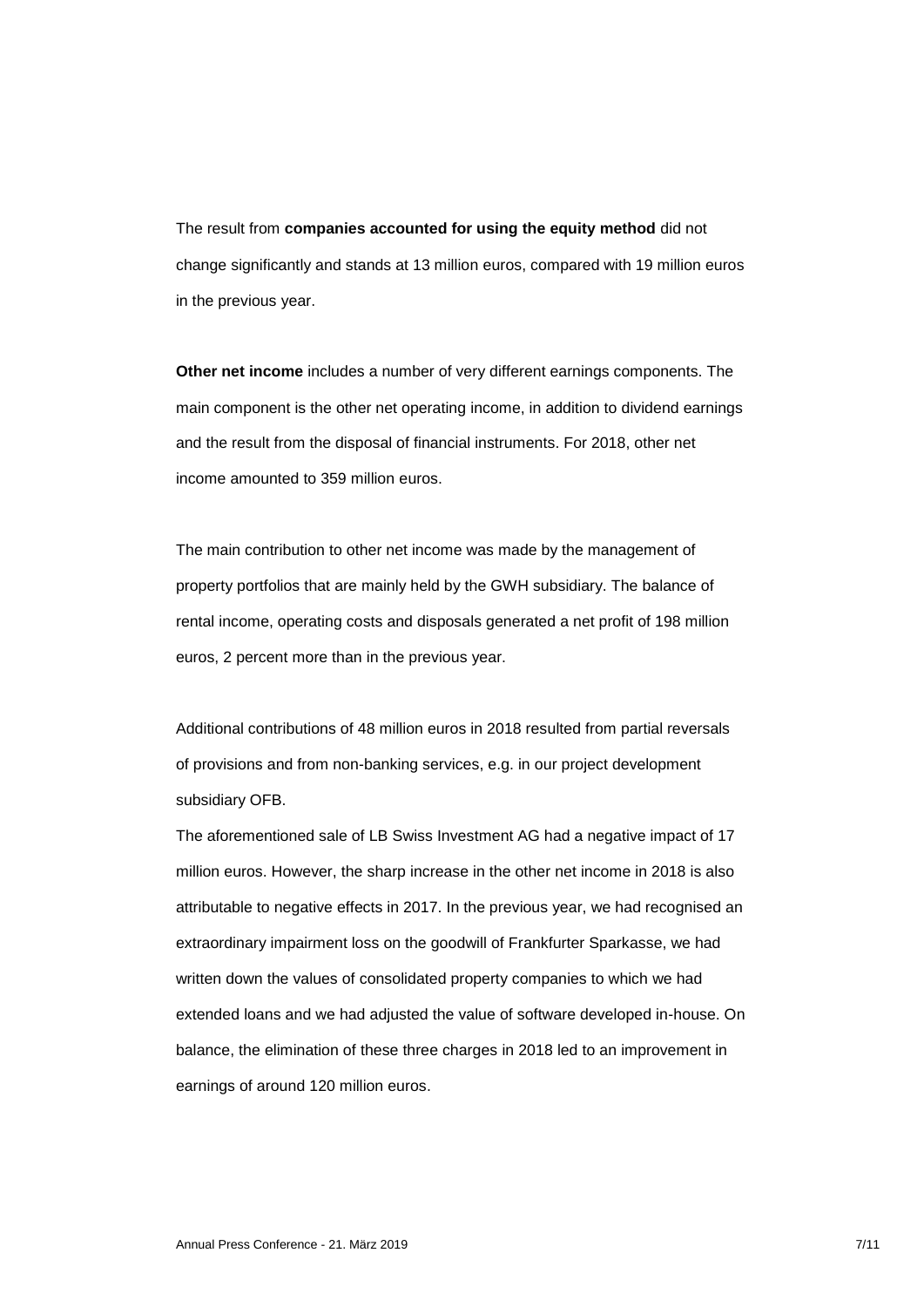At just over 1.4 billion euros, **general and administration expenses** were 92 million euros higher than in the previous year. Personnel expenses of 655 million euros are included in this figure, an increase of around 1.5 percent. This increase is mainly the result of two adjustments to collective bargaining agreements, as the average number of employees remained roughly unchanged from the previous year at 6,127.

Other administration expenses rose by 78 million euros to 708 million euros. This amount reflects the expenses incurred by the bank for investments in IT and projects, particularly in connection with the implementation of regulatory or business-driven requirements. 67 million euros of this increase was attributable to the bank as a single entity and 11 million euros to group subsidiaries. Scheduled depreciation had a negative impact of 77 million euros on general and administration expenses, around half of which was related to depreciation at GWH.

Overall, the **consolidated profit before tax** was 443 million euros, on a par with the previous year.

In the previous year, non-tax-deductible expenses had driven the tax rate up, while the tax burden in 2018 was lower at 165 million euros. The **consolidated profit after tax** thus amounted to 278 million euros. This will enable us both to pay a dividend to our owners and to further strengthen our capital.

Having presented the aggregated Group figures, I would like to provide an insight into the business performance of our principal business segments. In 2018, we adjusted the definition of the segments and now focus more strongly on a customer and risk-oriented segmentation.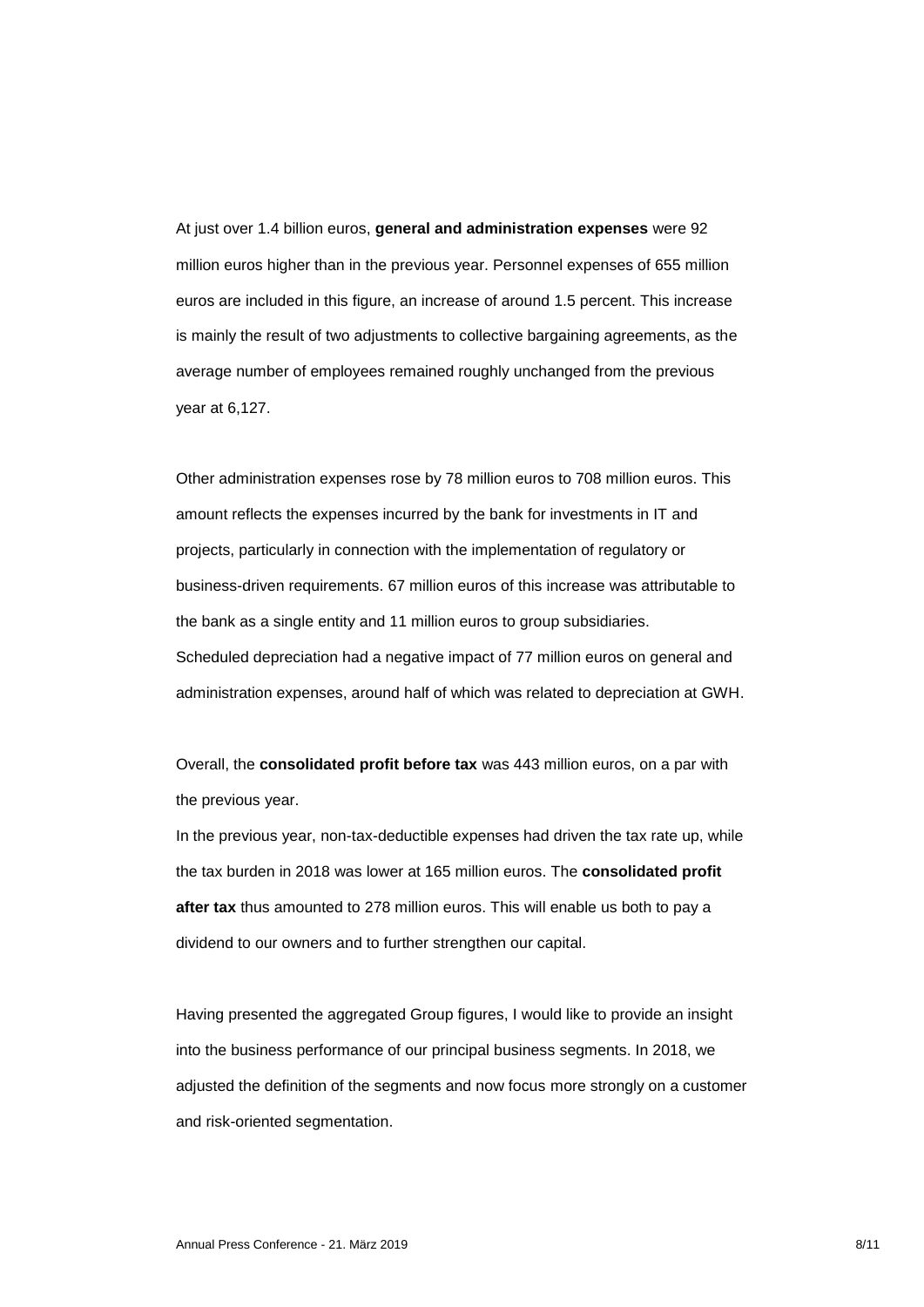The **Real Estate** segment comprises the real estate lending business. Net income before tax in this segment amounted to 242 million euros, compared with 254 million euros in the previous year. A slight decline in average loan portfolios led to a modest fall in net interest income while average margins remained unchanged. Risk provisioning is still very low at minus 14 million euros, after plus 2 million euros in the previous year. Lower depreciation and amortisation in the other net operating income more than offset the increase in administration expenses. The volume of new medium and long-term business increased by 13 percent year-on-year to 9.8 billion euros, thus exceeding the planned target figure.

The **Corporates and Markets** segment comprises the customer groups of corporate customers, institutional clients, the public sector and municipal clients. At 119 million euros, net income in this segment was significantly below the previous year's figure of 261 million euros. The main reason for this was the decline in net trading income that I explained previously. Net interest income from lending activities was stable. Expenses for risk provisioning in this segment are zero, so that this item resulted in an improvement of 68 million euros compared with the previous year. At 6.1 billion euros, the volume of new medium and long-term business was around 0.3 billion euros higher than in the previous year.

The **Retail & Asset Management** segment includes the business activities of Frankfurter Sparkasse, Frankfurter Bankgesellschaft, Helaba Invest, Landesbausparkasse Hessen-Thüringen and GWH. This segment's net income of 205 million euros was below the previous year's figure of 220 million euros. At EUR 268 million euros, net interest income was roughly on a par with the previous year. Risk provisioning of 4 million euros and net fee and commission income of 180 million euros also changed only slightly compared with the previous year. Other net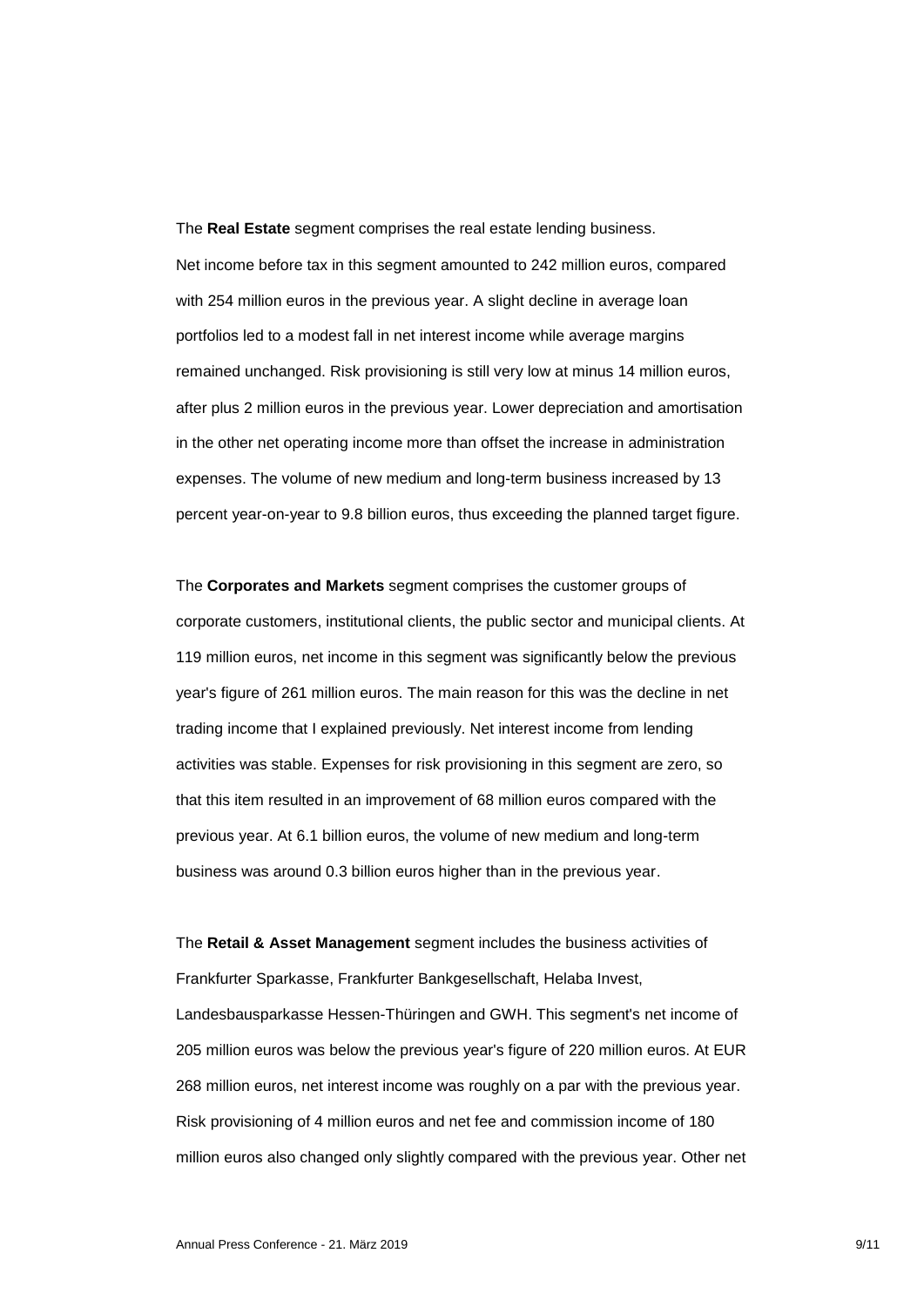income for this segment in an amount of 292 million euros is dominated by income from the residential portfolios of GWH. This increase is mainly attributable to the sale of LB Swiss Investment AG. Administration expenses in this segment rose by 23 million euros to 530 million euros. The reasons for this are initiatives by Helaba Invest and GWH to develop new products and sales forms and to expand advisory capacities at FBG.

The **WIBank** business segment encompasses public development activities on behalf of the State of Hesse. Net income remained unchanged at 19 million euros. WIBank's business in 2018 was dominated by the new promotional loan product of the aforementioned "Hessenkasse".

The **Other** segment represents earnings contributions and expenses that cannot be allocated to the business segments. These include results from centrally consolidated investments such as OFB, earnings from treasury and liquidity management as well as costs of the central divisions. Net income in this segment was -117 million euros, compared with -316 million euros in the previous year. The significant improvement in this segment's result can primarily be attributed to the absence of one-off expenses in the previous year. Amortisation of the goodwill of Frankfurter Sparkasse and the carrying amount of internally generated software had a negative impact on the previous year's figure. In addition, the elimination of the charge arising from the CCBS effect had a positive effect.

Ladies and Gentlemen, as I approach the end of my presentation, I would now like to sum up with the following remarks in **conclusion**:

The consolidated net profit before tax of 443 million euros was equal to what we reported in the previous year and above our target for 2018. Against the backdrop